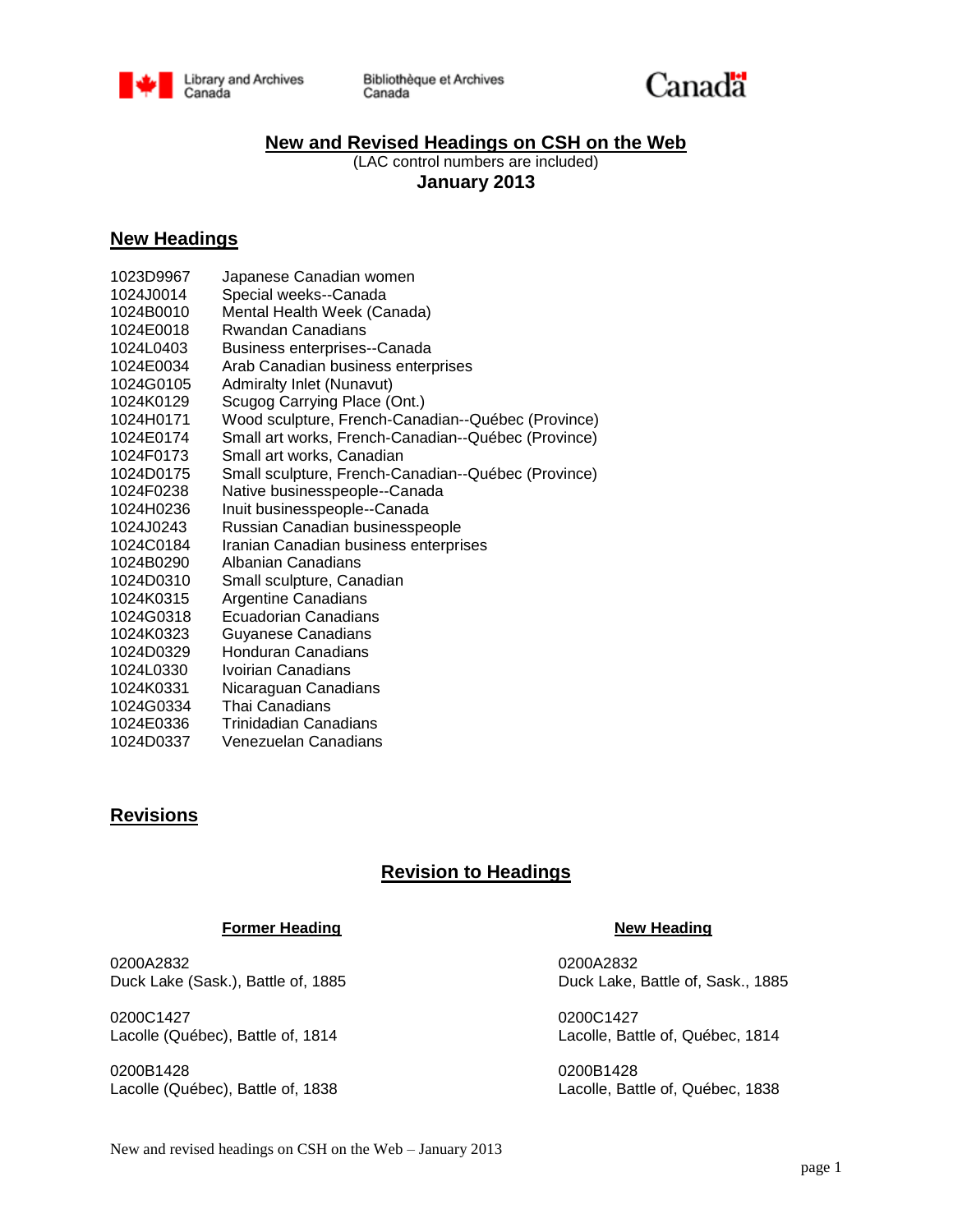0200B3153 0200B3153 Grand Pré (N.S.), Battle of, 1747 Grand Pré, Battle of, N.S., 1747

Arras (France), 2<sup>nd</sup> Battle of, 1918 (August 26-September 3) (August-September)

0200F0215<br>
Saint-Denis (Saint-Hyacinthe, Quebec), Casebook Channel Saint-Denis, Battle of, Saint-Denis-sur-Saint-Denis (Saint-Hyacinthe, Quebec), Battle of, 1837 **Battle of Access 1837** Richelieu, Québec, 1837

0200E1654 0200E1654 Montréal (Québec)--History--Fire, 1765 Great Fire, Montréal, Québec, 1765

0200D0217 0200D0217 Saint John (N.B.)--History--Fire, 1877 Great Fire, Saint John, N.B., 1877

0200H0213 0200H0213 --Fire, 1837 Québec, 1837

0200E0216 0200E0216 Saint-Eustache (Quebec), Battle of, 1837 Saint-Eustache, Battle of, Saint-

1002G0679 1002G0679 Québec (Québec)--History--Riot, 1918 Conscription Riots, Québec, Québec,

1002H1283 1002H1283

1001G6604 1001G6604

0200D3771 0200D3771 Valcour Island (N.Y.), Battle of, 1776 Valcour Island, Battle of, N.Y., 1776

0200G0214 0200G0214 Battle of, 1837 sur-Richelieu, Québec, 1837

0200C3489 0200C3489

0200A2034 0200A2034<br>Plattsburgh (N.Y.), Battle of, 1814 0200A2034

1004A3100<br>Arras (France), 2<sup>nd</sup> Battle of, 1918 **1998 120 Extrac**t Arras, Battle of, Arras, France, 1918

Saint-Benoit (Mirabel, Québec)--History Saint-Benoît Fire, Saint-Benoît, Mirabel,

Eustache, Québec, 1837

1918

Ukrainian Canadians in business Ukrainian Canadian businesspeople

Black Canadian businesspeople

Saint-Charles-sur-Richelieu (Quebec), Saint-Charles, Battle of, Saint-Charles-

Champlain, Lake, Battle of, 1814 Lake Champlain, Battle of, N.Y., 1814

Plattsburgh, Battle of, Plattsburgh, N.Y., 1814

## **Revision only to References and/or Notes**

1002L1817 Native business enterprises--Canada 0200A2980 Fires--Canada 0200B1630 Minas (N.S.) Expedition, 1747

New and revised headings on CSH on the Web – January 2013